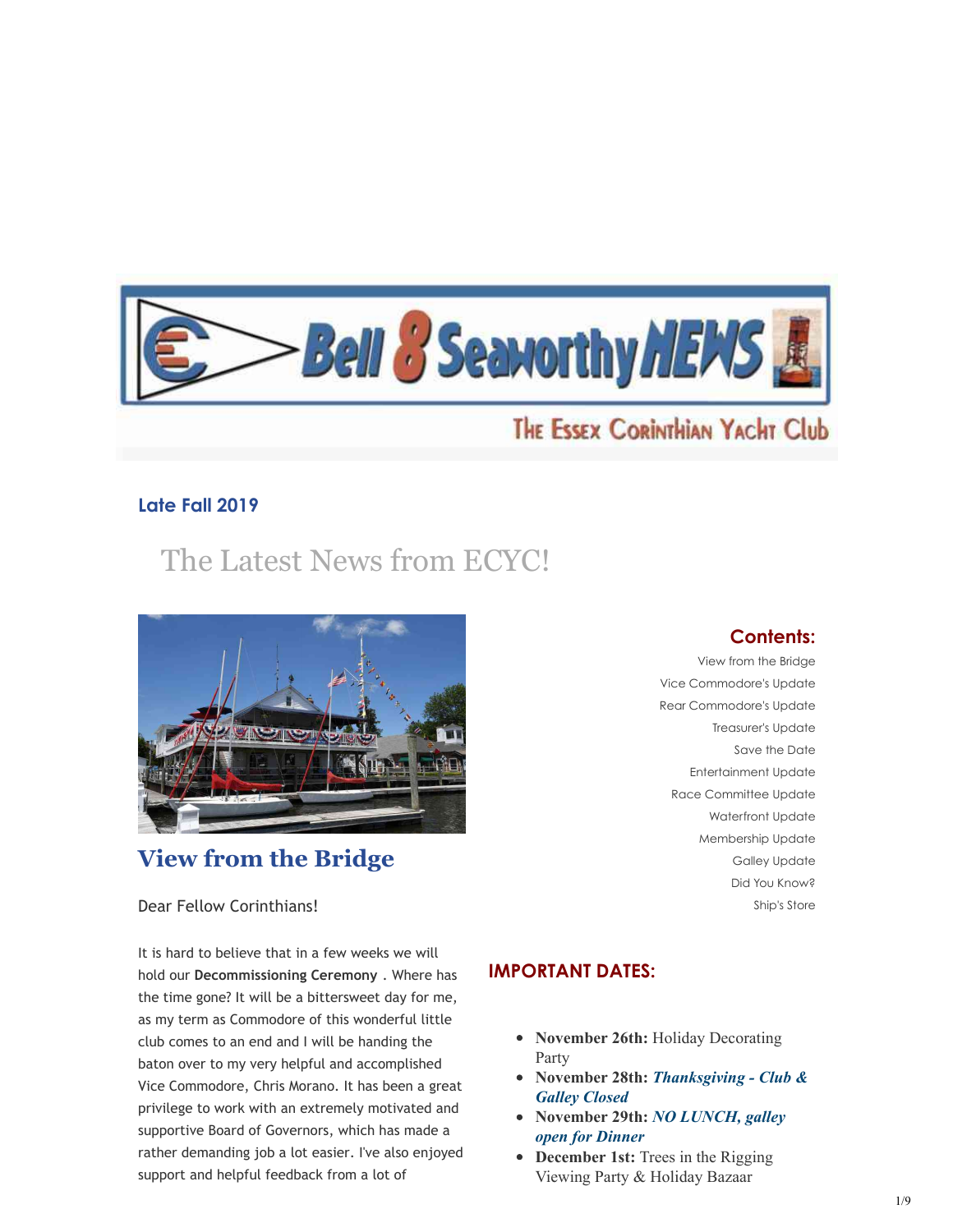members, showing clearly who truly cares for our club and where it is heading in the future. As is customary, I will remain on the Board for another two years as Immediate Past Commodore to be at Chris' side should he need help. When Chris takes over in 2020 I hope that all of you will continue to support him as you supported me. While becoming a part of the governing board does entail a certain amount of personal sacrifice, it has been a very rewarding experience for me, and I wish Chris and his 2020 slate of Officers and Board Members the same with all my heart!

Before the Decommissioning we can still look forward to another traditional ECYC event, the **"Trees in the Rigging Viewing Party"** on December 1st. It is a pot-luck, BYOB event, which will also feature our annual **Holiday Bazaar** . Get a head start on some holiday shopping and support your Club at the same time! **The items for sale were donated and proceeds will benefit the club.** Sign up information will follow shortly. **Please also bring a non-perishable food item which we will collect for a holiday donation to the Food Pantry.** For more details on what is going on at ECYC for the rest of the year, please refer to the Entertainment Committee's column, our monthly calendar and our website!

Of course, there are a few more "housekeeping issues" we have to attend to before the end of the year. I hate to put a damper on this newsletter by mentioning it yet again, but I unfortunately I have no choice thanks to a number members among you who are still in arrears with their payments. **As mentioned in the past, in order for the club to survive we depend on timely payments.** If members do not respect the payment timelines for dues or monthly charges, the club has to borrow funds to cover expenses. In turn, this shortfall and the resulting interest have to be covered somehow, as our budget is based on each member's annual dues and expected dining and other purchases. We have tried to keep dues increases within a reasonable amount each year, but if the trend of non-payment continues we will have to crack down even harder on delinquent accounts to avoid excessive costs resulting from this issue. If you have overdue account charges please pay them within the next couple of days to avoid posting and suspension of your club privileges, which we will

- **December 7th:** Decommissioning & Annual Meeting; Holiday Reception
- **December 8th:** Children's Holiday Party
- **December TBD:** Holiday Brunch
- **December 20th:** *Last Friday Dinner for the Season*
- **December 22nd:** *Galley closed until February 2020*
- December 25th: Club Closed
- **December 31st: TBD**
- **January 1st, 2020:** Club closed for Annual Maintenance through February

 Refer to our event calendar on our website at **[www.essexcorinthian.org](http://www.essexcorinthian.org/)** for event details!

# **VICE COMMODORE'S UPDATE**

As much as I hate to accept it, Summer is really over.

Looking back, the club had a great Season. Due to the efforts of our Membership Committee, our club roster continues to grow. The Entertainment Committee provided us with great events. Our Race Committee, Fleet Captain and all those who work with them, put on competitive regattas and boating activities that brought the club's sailing program to new heights. In addition, the silent small army of worker bees took on the many projects that keep our clubhouse in repair. And last but not least, we ate well, increasing our caloric intake as a result of the efforts of Gourmet Galley.

But now it is time to look to the future. The club's Annual Meeting is scheduled for December 7th. I urge you to attend, as it is the best opportunity to discuss issues concerning the health of ECYC and its future. All looks promising, but it is important that the Board continues to obtain input from the members it serves. In addition, the meeting is a good time to show an interest in assisting the various committees that will be undertaking tasks in the next year. If you are interested in volunteering, you can find out more at the meeting and sign up for the committee of your choice.

While the Club may appears dormant in the Winter months, there are many tasks that will need to be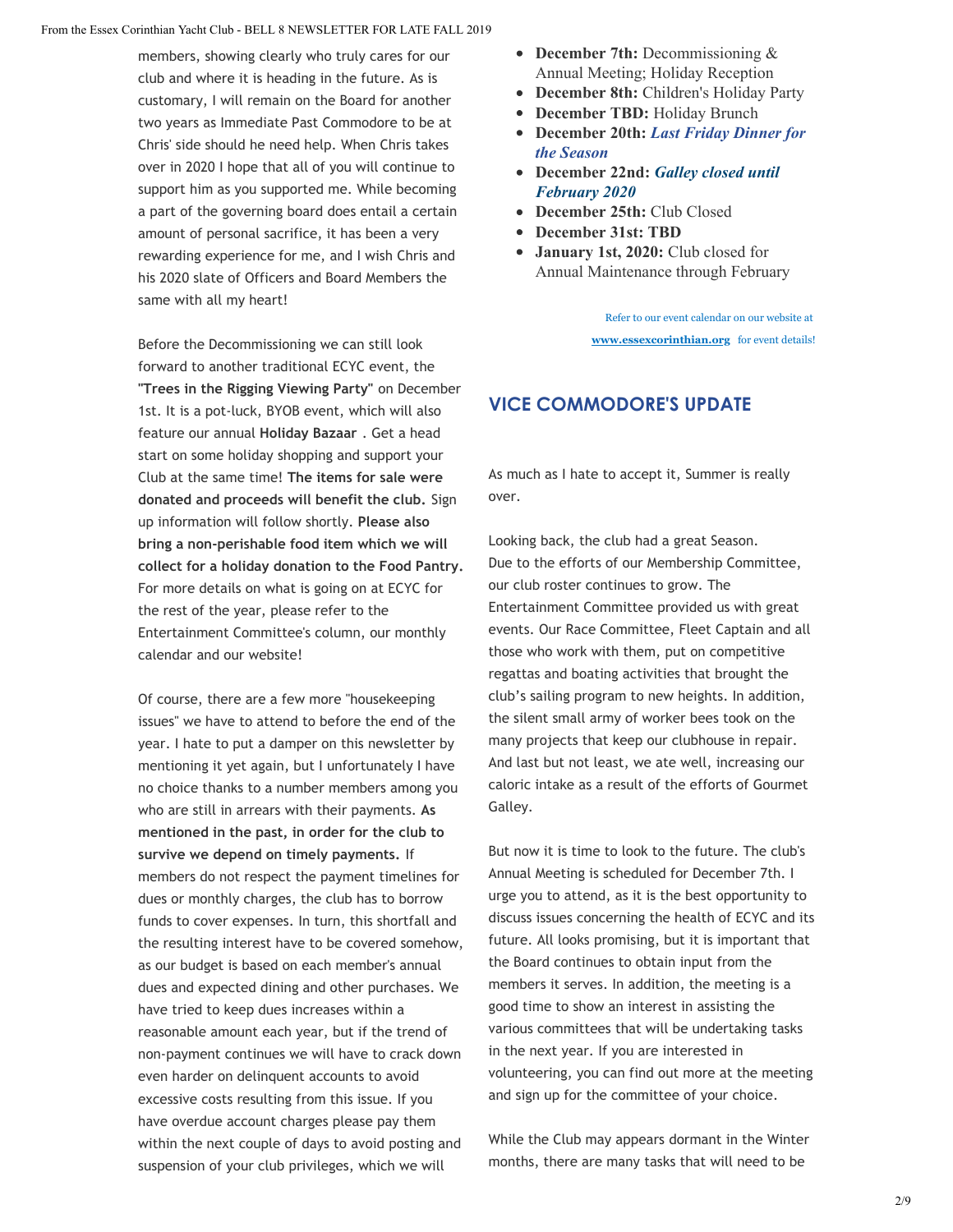enforce if needed. We have sent out reminders and you can clearly see your current and overdue balances in each monthly statement. ECYC is not a bank or credit card company; we have to pay our expenses just like any individual or company - we do not get any slack from our vendors. **To show that you care about this club, please pay your overdue charges so we can all move on to next year** , and spare our Treasurer the unpleasant task of calling or emailing you repeatedly. Thank you for your cooperation! And, **a heartfelt THANK YOU** to those among you who have been paying their bills on time!

**On a lighter and much more positive note, I want to mention the achievements of a few members** who have recently been honored at a couple of different events. First of all, **ECYC was well represented at the annual ECSA Dinner** last weekend. Past Commodore Terry Stewart represented the Bridge Officers at the dinner. ECSA, t he Eastern Connecticut Sailing Association is the "league" our club sails in and consists of all yacht clubs from Milford to Watch Hill. Member **Sharon Tracy took third for the season in the NonSuch Class in "Blue Heron"** . **Jeff Going won first place in Class 8 in "Celebration".**

Congratulations to both Sharon and Jeff! In the overall club results ECYC came in fourth for the season in the non-spinnaker division. Not too shabby! ECSA also recognized the other club boats involved in the Eastern Connecticut regatta circuit throughout the year, including

- Blue Jacket (Bill Robinson)
- Dorian (Chris Morano)
- Flo (Toby Doyle)
- Irish Lady (Bill St. John)
- Petrel (Jon & Cindy Gibbs)
- Tartuca (Ruth & Peter Emblin)
- Tesoro (Tim Brewer)

While we may not have a huge fleet of racing boats it is great to see that the competitive ECYC sailing tradition continues rather successfully!

Another member who was recently honored for her long-time involvement in "all things Essex" is **Jacquie Wolff** . Jacquie is a founding member of ECYC, and has been an institution around Essex for over 50 years. The Town of Essex honored Jacquie by dedicating the annual town report to her. I attended the town meeting and enjoyed listening

addressed before Spring arrives. One project is the renovation of the River Room. As you may recall, funds were raised for that purpose. They have been held in a separate account to ensure their availability when needed. In January, a committee will be formed to manage the design and execution of the renovations.

As we all need to eat in the off-season, don't forget Gourmet Galley will be serving up great meals. Nothing beats a warm meal after you have frozen you hands putting your boat away for the Winter.

See you around the fireplace,

Respectfully submitted,

#### *Chris Morano*

*Vice Commodore Email: vicecommodore@essexcorinthian.org*



# **REAR COMMODORE'S UPDATE:**

After mutually bemoaning how Essex Yacht Club has more Ideal 18s than people who want to frostbite and we have more people who want to frostbite than boats, EYC generously offered to charter individual ECYC members two of their boats for the fall season. This allows a total of six boats to be sailed by our members. EYC normally has four boats sailing, so we should have ten boats on the starting line each week and may occasionally have eleven. This is the latest example of the two clubs working together to benefit the Essex sailing community. EYC was a partner club for this year's Leukemia Cup, hosting the Sunday awards party. And they partner with us in running the Junior Invitational Regatta for Pettipaug and North Cove junior sailors each year which are sailed in their Ideal 18s. We loan them our boats for their Special Olympics regatta. They allow the Frostbite fleet to be stored and launched from their property, and they host the post-race gathering for food, drink, and daily awards in their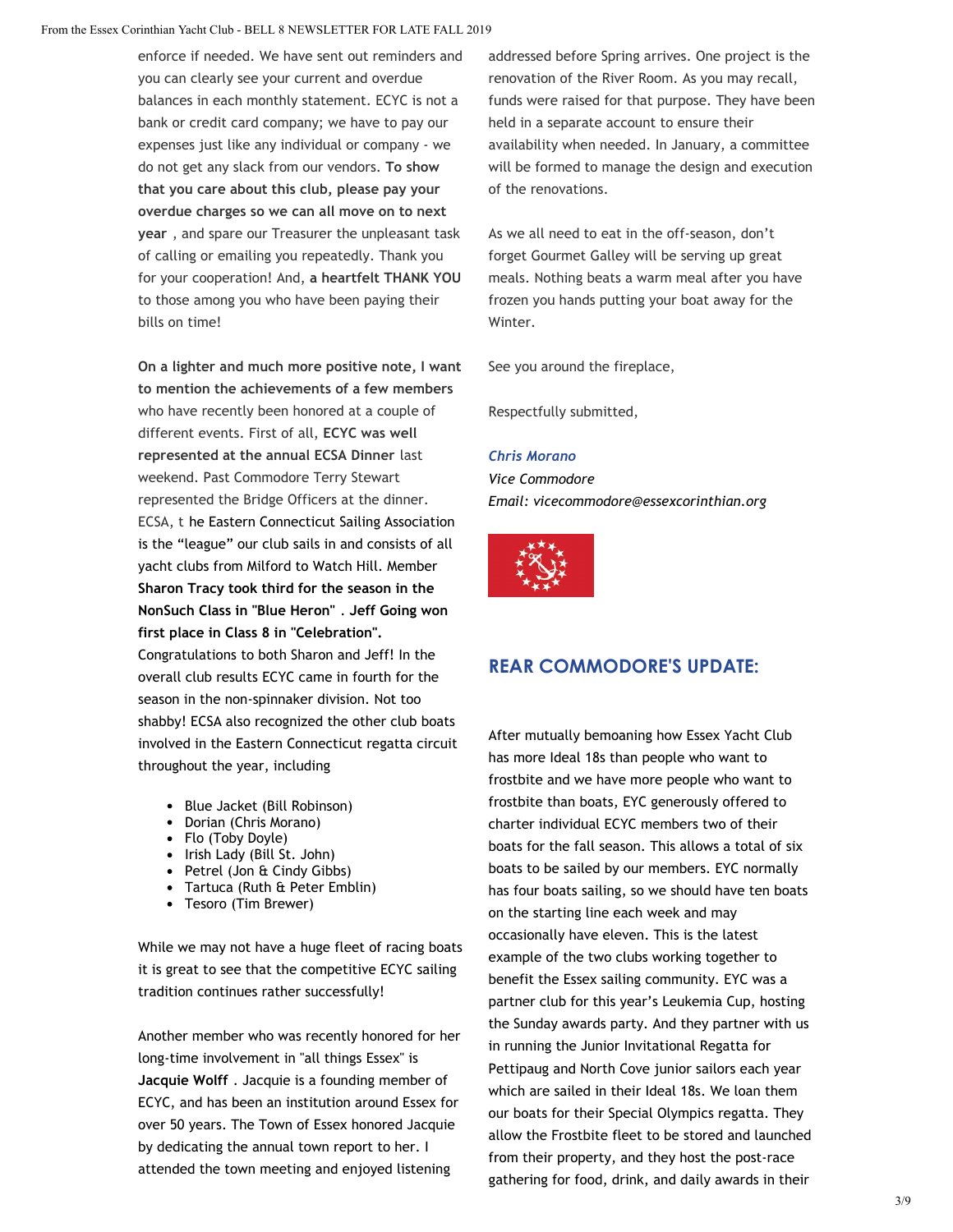to Jacquie as she shared her memories of Essex in the early days. Norm Needleman, Essex' First Selectman, recounted how she got the nickname "The Mayor of Main Street" and other panelists chimed in to create a heartfelt atmosphere of celebration of Jacquie's life and achievements. Congratulations, Jacquie!

Now we just have to face the "winter sailing drought" as boats are coming out of the water and are getting winterized one by one. I, for one, always get a bit melancholic when this happens and start binge-watching sailing videos! Fortunately, spring is not too far away (positive thinking may help overcome the winter blues and there are always club dinners where we can talk boating no matter what the weather!)...



*Jeff Going and Sharon Tracy accepting their awards at the 2019 ECSA Dinner*



bar. And they put on a great Rum Challenge regatta party in July which is open to all – this is the only event they charge for but it is worth every penny! Frostbiting is now almost over, and we will keep you informed on how our multi-club cooperation progresses.

#### *Tom Atkinson*

*Rear Commodore Email: rearcommodore@essexcorinthian.org*





## **TREASURER'S UPDATE:**

Greetings and happy Fall, I always look forward to the cool temps but not daylight savings.

I hate being a broken record but as our Commodore already mentioned…

We are a club that relies on our members to pay their monthly charges within a 30 day period. We need this income not only to pay the Galley Staff, but we need the cash flow to operate the club.

Thank you for your continued support,

## **Corinne Kilty Treasurer Email: treasurer@essexcorinthian.org**

# **SAVE THE DATE:**

*Jacquie Wolff at the Annual Meeting Town of Essex*

# **DECOMMISSIONING**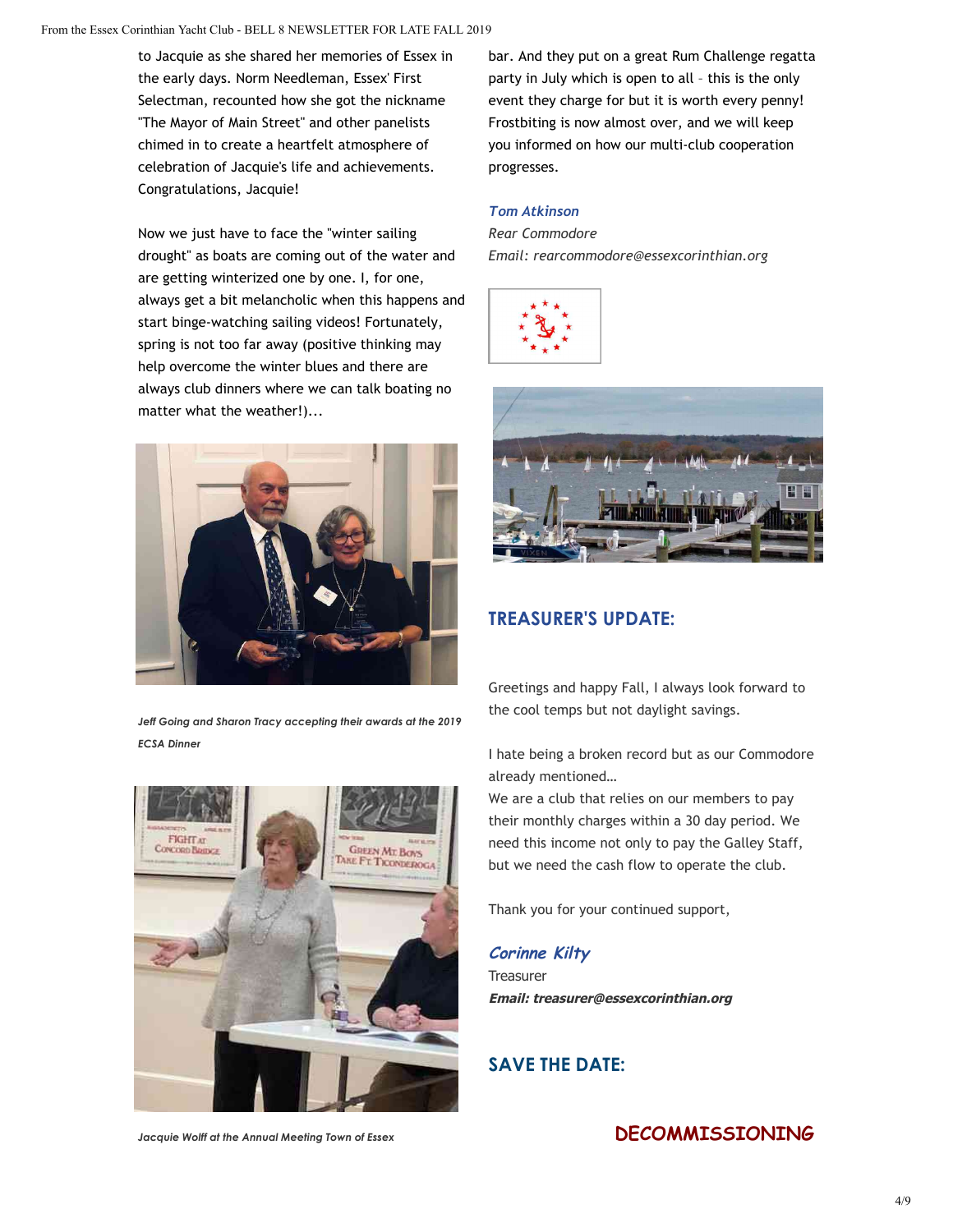**And finally, I would like to wish you and your families a very Happy Thanksgiving!**

Please feel free to contact me or any member of Bridge and Board if you have any comments, questions or concerns. And, of course, I will continue to be a presence at the club if anyone wants to chat!

## **Ruth Emblin**

*ECYC Commodore #21 Email: commodore@essexcorinthian.org*





**& ANNUAL MEETING December 7th at 4 pm**

**Join us at our Decommissioning, Annual Meeting, Awards Presentation & Holiday Member Reception!** Ceremony starts at 4 pm. Snacks will be served. BYOB.

*Please note, this is a Members-Only Event*

# **WATERFRONT UPDATE:**

## **ENTERTAINMENT UPDATE:**

The Trees in the Rigging boat parade and holiday bazaar will be held on Sunday, December 1st. Please join us for the evening. Please watch for eblasts to sign up as space is limited.

Decommissioning will be held on Saturday, December 7th at 4:00 pm. Join us for our final event for the season and enjoy appetizers and camaraderie with your fellow Corinthians.

On December 8th at 3:30 pm we will hold our annual Children's Holiday Party with entertainment by Sunny Train and, of course, a visit from Santa. There will be an RSVP for this event to allow for planning. We are looking for help to help decorate and help during the event. If you have time, please contact Pat Atkinson or Nancy Simms. Please look for the e-blast to sign up for this event.

Enjoy the Holiday Season!

#### **Nancy Simms & Pat Atkinson**

*Co-Chairs Entertainment Email: nancy-events@essexcorinthian.org or pat-events@essexcorinthian.org*



High marks for sportsmanship are due to the Essex Yacht Club for making two of their Ideal 18 boats available for charter to our team members for Fall Frostbiting. Our Bridge of Ruth Emblin, Chris Morano and Tom Atkinson were each instrumental in working this out as well as bringing our fourth boat to the line. Tom Atkinson and Cindy Gibbs have enjoyed the benefit of these charters to sail unfettered campaigns, in recognition of their support of our program and the spirit of friendly competition over the years. Moreover, in this year of great expansion to our program, the rest of our racers have also been able to sail as more regular teams. While Carter Gowrie remains in control of the standings, fellow EYC skippers, both instrumental in the boat sharing, Peter Harding and Bill Sandberg have enjoyed the good Karma as well, each winning a day, while our own Rear Commodore Tom Atkinson, sailing again with his son Dan, threw down the gauntlet on Frostbiting day one with a solid victory. Meanwhile, in our building year, veteran skippers new to our fleet John Kihm, Keith Kraner, and Judy Saunders have shown great promise and success, as they learn the idiosyncrasies of these boats and our venue. All in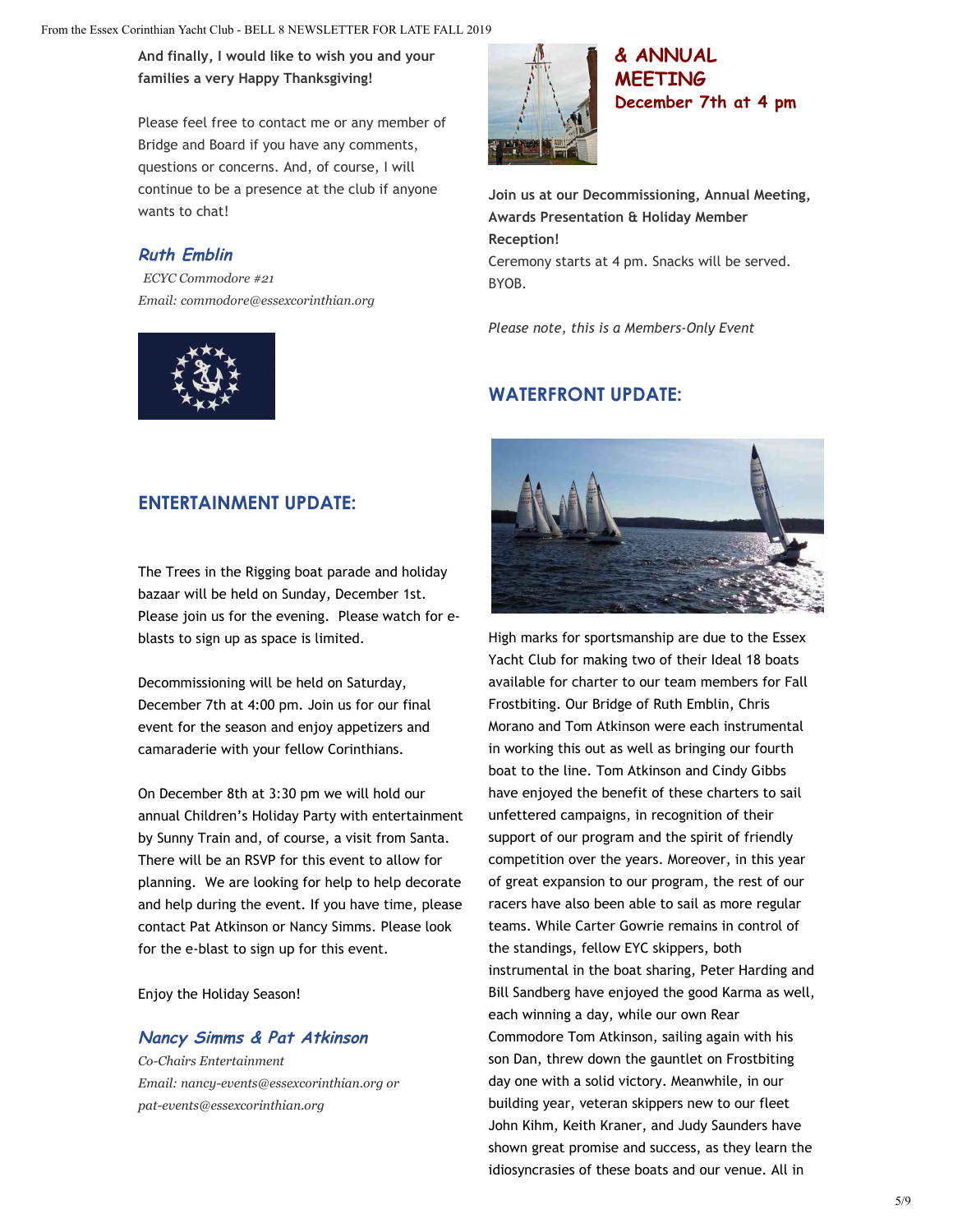#### **RACE COMMITTEE UPDATE:**

#### **Cross Sound Challenge**

The 2019 Cross Sound Challenge was held on Saturday September 21st in a light southwest wind that certainly put the "Challenge" in Cross Sound Challenge. With 22 boats on the starting line (well above average for most ECSA races this time of year), the fleet was eager to get clear air off the start and make it to the first turning mark at the eastern end of Long Sand Shoal. From there, relief came in the form of a fast reach over to Truman Beach, with most reporting their top speeds of the day on this leg. The return back to the Shoal was, for most in the non spinnaker fleet, another story altogether. Despite sunny skies and warm temperatures, the typically reliable afternoon sea breeze never materialized. In Class A, only 1 competitor managed to cross the finish line, and Joel Mangini's *Prism (* Duck Island YC) took first place (single handed, no less!). In the faster Class B non-spinnaker group, Mark Salerno's *Fusion* (Duck Island YC) took a bold initial route to the north that found favorable tide and resulted in a sizable lead that he wouldn't relinquish. *Sir Prize* (Constantine Manthous, Niantic Bay YC) and Gemini (Jeremy Sholovitz, Pettipaug YC) took home 2nd and 3rd, respectively. Top ECYCers in Class B were Chris Morano on *Dorian* (5th) and Sam Berman on *Atara* (6th). In the Class C Spinnaker fleet, Mark Kondracky's *Mentor (* Duck Island YC) and Toby Doyle's *Flo*  (ECYC) battled it out all afternoon and finished within 2 minutes of each other on corrected time, with *Mentor* taking 1st and *Flo* 2nd. Larry Hennessey's *Direwolf* (Duck Island YC) took the gun but corrected out to 3rd place in Class C.

The regatta committee wishes to recognize the entire fleet of hearty competitors that make this event so much fun. We'd also like to give a very special thank you to our support boat volunteers Ned Manuel and Peter Lindner who lent both their boats and time. If you see them around the club, be sure to thank them because without them, we would not have been able to host this regatta!

all, the Ideal fleet has seen some of the toughest competition in years.

ECYC standings look better in the Etchells 22 fleet so far, with Toby Doyle and his team dominating, Vice Commodore Chris Morano and team winning a day, and Race Chair Bill Robinson visiting the podium in a role other than M.C.

In September, between the weekday storms, good, if fickle, weather blessed the PHRF River Race Series. On the final Birch regatta, Toby Doyle was well on the way to breaking through over series leader team Rumor, when they both rounded the wrong mark! As a result, honors went to Jeff Going's consistently well sailed Celebration team. That month also saw our Ideal 18 vets took turns having bad races to scuttle an otherwise very competitive EYC/ECYC team race. Thanks to Nancy Simms and the Atkinson family for making the Team Race and Clarke race after-parties the best part of the day.

We are proud to have Jane Reilly and Dan Rennie aboard. This year they once again did a great job as Race Committee for the Leukemia Cup and Clarke Races, and Jane was also on the spot to run Tuesday night racing, when our neighbors were without their quorum for racing. We look forward to reciprocating as a club with more river racing opportunities as we progress. We owe special thanks to EYC Waterfront Marcus Garafolo for his timely assistance again this year. Recognition is also due to our team members who have done so much to keep our fleet in good repair.

Finally, let me express my personal thanks to Ruth Emblin, who has done so much to support the growth of our racing stature over the last two years and more.

#### *Jon Gibbs*

*Fleet Captain Email: [fleetcaptain@essexcorinthian.org](mailto:fleetcaptain@essexcorinthian.org)*



**Thomas Clark Memorial Race**

#### **MEMBERSHIP UPDATE:**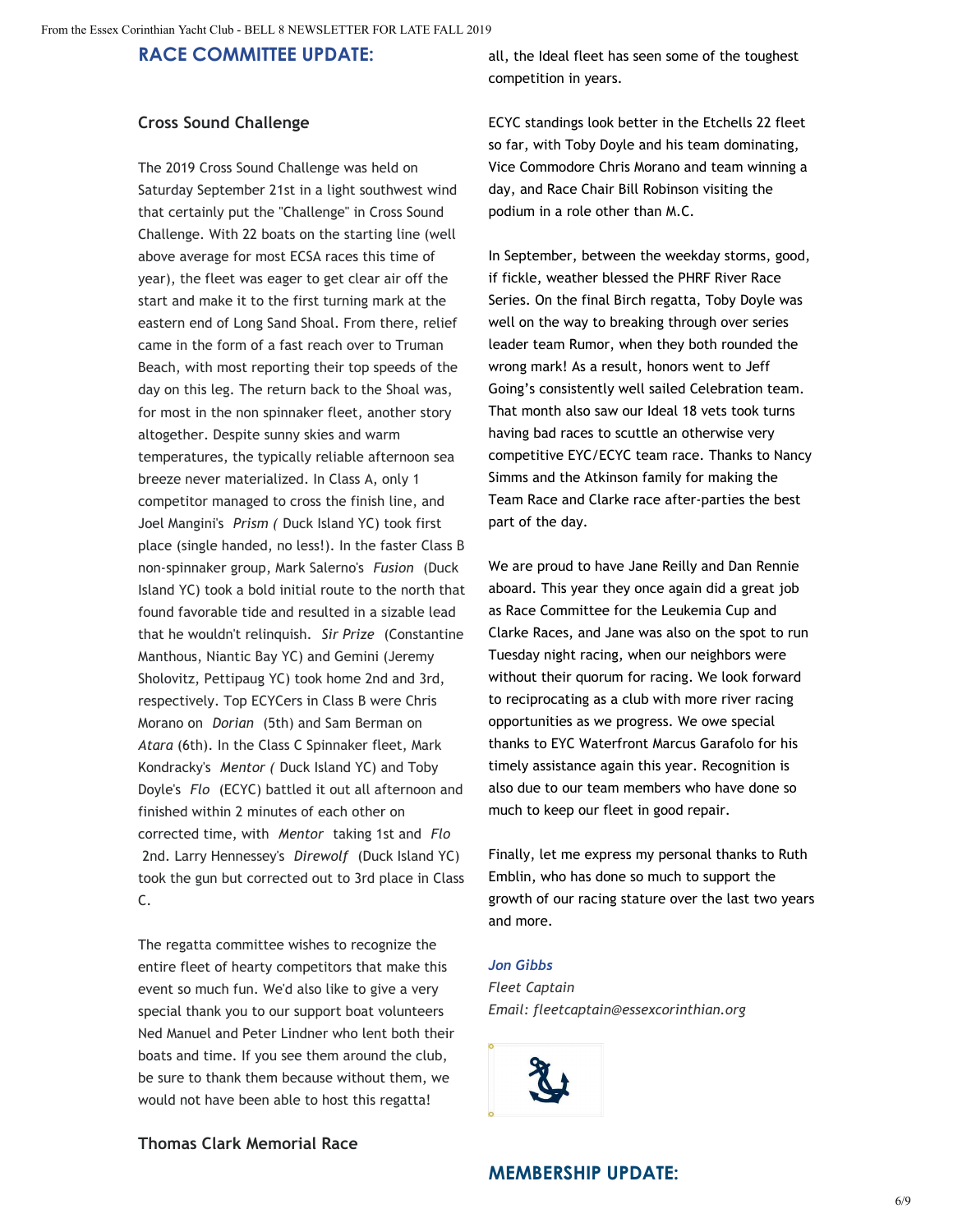The annual Clark Race was held on Saturday October 12th and was the 2nd installment in this years Tri-Club River Series. This year's race was a tale of two distinct parts, as the first leg saw skippers opting for #3 jibs and reefed mainsails, while the final leg from Calves Island to the finish in Essex Harbor was an exercise in patience (or perhaps stubbornness!) navigating the increasing ebb tide and dying breeze. Correcting out by a whopping 5 seconds, Matt Rennie's *Rumor* (Duck Island YC) managed to squeak by Toby Doyle's *Flo* (ECYC) for the win. After his victory by 1 second in the Willets Race, Matt now has 2 first place finishes over *Flo* with a grand total of 6 seconds separating the 2. Jeff Going and Ed Birch on *Celebration*  (ECYC) were in close pursuit for much of the race, but finished 3rd after the breeze shut down on the final leg.

The Birch Memorial Regatta (PYC) was the last of the series, raced on October 19th. Jeff Going on *Celebration* (ECYC) dominated his class. Toby Doyle on *Flo* (ECYC) was poised to take away the overall honors from Matt Rennie on *Rumor* (DIYC), but thanks to a slight mishap in mark rounding by both boats, the honor of winning the overall series went to Jeff Going on *Celebration* . In any case, we are happy to see the Tri-Club River Series trophy back at ECYC!

The regatta committee would like to give a big thanks to Jane Reilly and Dan Rennie who once again served as our PRO and race committee, and to Michael Saxe, who volunteered with his boat to serve as committee boat for this year's race. Last but not least, thank you to our wonderful entertainment committee who went above and beyond to make the post-race party the best of the series!

#### **Bill Robinson**

*Race Committee Chair Email: [racechair@essexcorinthian.org](mailto:racechair@essexcorinthian.org)*



Welcome all new members - what a strong, successful year we've had so far! I am happy to say we're still welcoming new member this Fall. In September we welcomed the **Parkerson Family** who moved to Essex from NYC and discovered our club through the Linder family, who sponsored them. We also welcomed back the returning members **Annalisa Santoro** and **Patti Davidson** ! Further, we welcomed **Jim and Debbie Hammel** from Simsbury! Jim successfully raced a few times with Matt Melius and said he liked what he saw at the club!

We have had people comment on our cool boats, beautiful clubhouse, enthusiastic sailors and the great river view. Please let your friends know that right now they can enjoy the club until the end of the year without any dues payable for 2019; to join, all they have to do is put in their application and pay the initiation fee at the 2019 rate. This represents considerable savings, as the initiation fee will go up in 2020!

Reminder to everyone, we will host our end-of-theyear New Member Reception on December 9th following the Decommissioning and Annual Meeting! Please attend to see what the future holds, and to find out which committees need help (sign-up sheets will be provided at the meeting).

Cheers,

## **Cindy Gibbs**

Membership Chair *Email: membership@essexcorinthian.org*

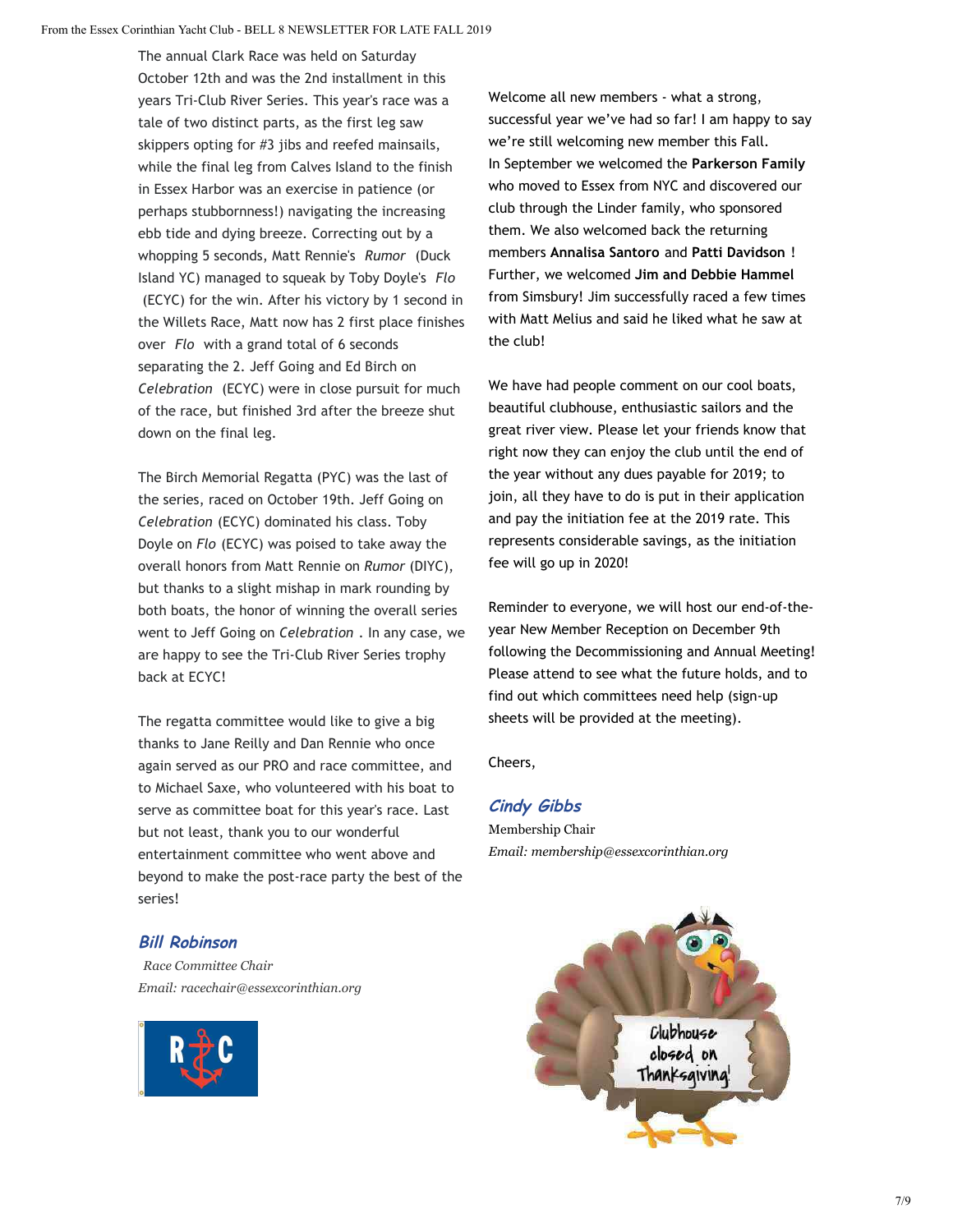#### **DID YOU KNOW?**

#### **GALLEY UPDATE:**

#### **LATE FALL HOURS ARE IN EFFECT AT THE CLUBHOUSE:**

- Tuesday, Thursday 9 am to 5 pm (Office closes at 4 pm)
- Friday 9 am to 9 pm (Office closes at 4 pm)
- Saturday 11 am 5 pm (Galley open for lunch/Office closed all day)
- Sunday 11 am 9 pm (Galley open for brunch/Office closed all day)
- Monday CLOSED

*Note: Private meetings may be scheduled after-hours, except on Mondays. Please contact Jean Little for details.*

#### **NO SMOKING AT ECYC:**

The clubhouse, the decks, stairs and the surrounding dock areas are **non-smoking areas** . Please remind your guests of this restriction, it is part of a facility-wide prohibition of open flames.

#### **WEBSITE:**

All of our events, weekly menus and announcements, as well as archive copies of the Bell 8 Newsletter are available online at our website at **[www.essexcorinthian.org](https://www.essexcorinthian.org/)** !

#### **BOG MEETINGS:**

Members in good standing are always welcome to attend board meetings. Please contact a board member or Jean Little to advise us that you are planning to attend as a guest.

#### **PLEASE NOTE:**

Pursuant to the motion approved at the 2018 Annual Meeting the **"Galley Minimum"** has been renamed **"Monthly Minimum"** to clearly reflect the fact that this fee directly benefits the club, not the galley. It is a "keep the lights on" fee that indemnifies the club against losses if members do not use the dining services and charge their club account a minimum of \$30 per month during the months of February through December.

## **SHIP'S STORE**

*Have you checked out our Online Ship's Store yet?*

Pourmet Galley



Enjoy the culinary creations by **Chef Mel Green of Gourmet Galley** !

**Please refer to the board near the galley window for weekly specials or check your email! This month there will be "comfort food" offerings to keep you warm and happy!**

- Please remember to send your weekly **"heads-up email"** to Chef Mel to indicate whether you are coming for dinner! It helps tremendously with meal planning.
- Please be advised that **the coffee and beverages on the counter near the galley window are NOT free**! If you wish to have a drink other than tap water, please make sure you fill out a chit!
- Please make sure to fill out your ticket with all details **including your membership and table number**.
- **Your server will collect the tickets to stagger meal deliveries**. If you want to eat at the same time as others on your table, please ensure that all tickets are handed over together.
- Please do not speak to the chef directly if there is a problem, but speak to your server. He/she will be happy to help.
- Enjoy the camaraderie among friends at the club!

 If you have any questions, concerns or suggestions please contact our Galley Liaison at the email address shown below.

#### **Chris Morano**